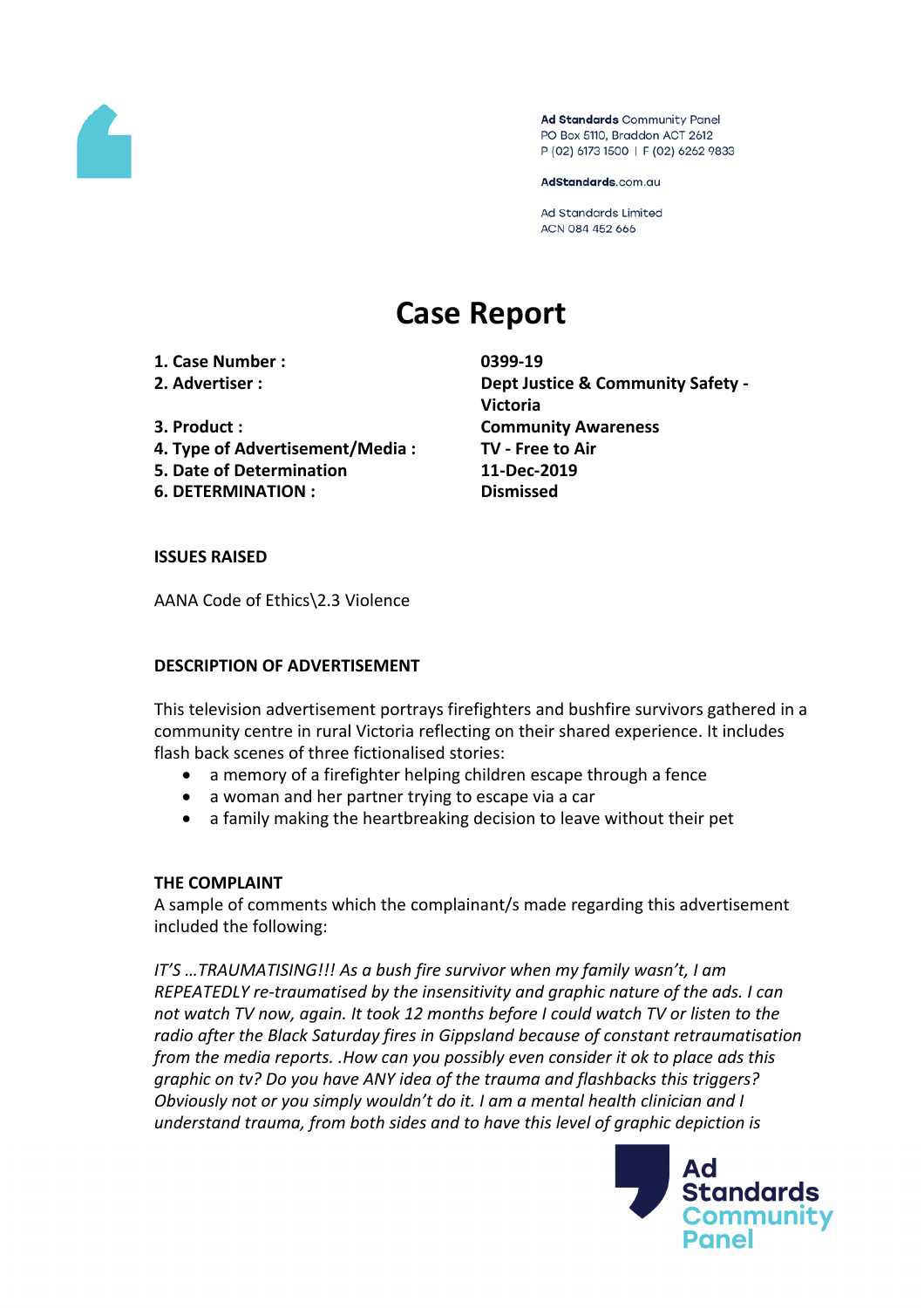

*criminal. Shame on you. I hope legal cases for harm caused against those responsible for these ads come flooding out of everywhere. Wait for them. They will.This is cruel, and negligent, and unconscionable. Cease them.*

I object to this add due to the grafic nature. My 6 year old and 10 year old were both *in tears and terrified. Not suitable for young children*

*Members of our family live in NSW in a fire threat region. We live on Mt. Dandenong also a fire threat area each year. The advertisement shows horrific evacuations from bushfire threat at the very last chance. The imagery is extremely intense with a boy being forced into a car leaving his dog behind and a little terrified girl scrambling through a fence totally distraught. This imagery is seriously disturbing for all of us who have to live with threat during the bushfire season. It is more than normal disturbance when confrontations such as the ones shown in this advertisement are shown. For many around us in our communities who have experienced neighbours losing homes and indeed their lives - it is emotionally devastating. Who is responsible for such a confrontational advertisement? In our areas we are each year updated by CFA on protection and action during the fire season. We are advised on clearing and trimming growth around our homes and places for Fire Retreat well indicated along our roads etc. As we all know the horrors, it would have been more in the interests of safety and wellbeing for humans and animals, to advertise along these lines. How To Prepare. Where to go. What to do before you go - like ensuring all your animals are safe etc. and a listing of Fire Retreat places for last minute evacuations. The image of a boy and his dog being separated is not even indicative of what actually happens. Humans in fire prone areas are very aware of their animals' safety and a quick pick-up of the dog would certainly be made in any rescue. What - other than serious emotional distress were the makers of this advertisement trying to engender? The advertisement does nothing to help - it only emotionally disturbs all of us who live with these threats and the aftermath of Bushfires. Have the advertisers no understanding of the life changing effect of losing home, neighbours, loved pets etc. to a raging fire? I would bet they have not and therefore have no right to upset those who have. It is also being played a number of times during the day when children could be watching. What are the advertisers trying to achieve - hysteria? We request this advertisement be reviewed and rejected on the grounds of emotional and deeply disturbing imagery and its lack of any positive help with dealing with preparation for fires in the coming months in Victoria. WE NEED A MUCH MORE INTELLIGENT APPROACH.*

*This is simply too much. I understand the argument that some ads need to shock people but this traumatises them. It has crossed a line. I wish they had taken the money they paid to the advertising agency that came up with this ad and spent it on some well-thought-out, targeted community engagement in areas that need it.*

*The part where the teenage boy has to leave his dog burn to death is disgraceful can't they get their point across without distressing people to the maximum? Both my mother and I were hysterical in tears crying. This advert would've been watched by children at that time! Absolutely disgusting! Please stop playing it AT ALL. Thank you*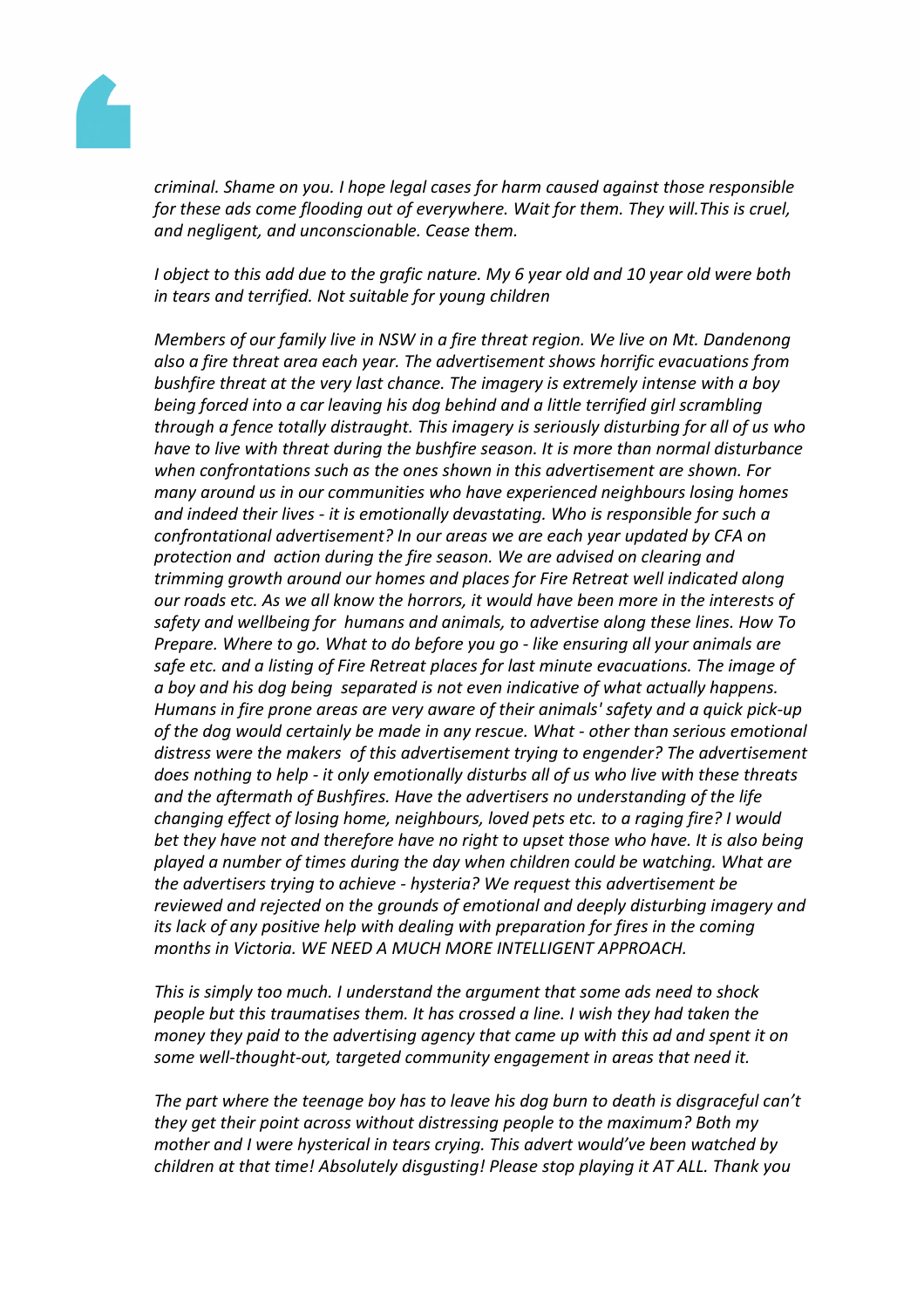

*I found it deeply stressful and traumatising as I live in a bushfire area with 2 dogs and children and found it way to over the top fixating on the child crying when his dog was* dying in the fire, I understand this is a real issue but feel this is to close to home and to *much for some people , I do not want this on my tv and especially when I have children around*

*I understand that the nature of these ads is to shock people into taking action, but I think this goes too far and is too graphic. I personally found the ad highly disturbing and know of others who feel the same way. I am particularly concerned about those who may be going through PTSD relating to fire, that this ad could trigger a mental health event.*

*I think this ad is disgusting. It is a very traumatic scene and I think this would traumatise young children and that it is a very horrible scene for children to see especially if they have a pet themselves. Children see enough horror on television.*

*I have seen the whole add and the problem I have is that now the add has been on for a few weeks now and the part is now constantly playing is the part where the father makes the son get in the car and leave his poor dog burning on the property this is very sickening and disturbing I understand raising awareness but to constantly play* that part of the add is just sick and it makes me sick and sad every time I see it and I *know I am not the only one that gets affected from it*

# **THE ADVERTISER'S RESPONSE**

Comments which the advertiser made in response to the complainant/s regarding this advertisement include the following:

*The television commercial titled Plan and Prepare, portrays firefighters and bushfire survivors gathered in a community centre in rural Victoria reflecting on their shared experience. It includes flash back scenes of three fictionalised stories to convey the devastation of fire and reinforce the importance of preparing for fire. We see a memory of a firefighter helping children escape through a fence, a woman and her partner trying to escape via a car and a family making the heartbreaking decision to leave without their pet as it's not safe for them to get the dog. This was an important scene to capture as research tells us that many pet owners don't have a plan for their animals and delay evacuating or try to return to their property during a fire to rescue a pet, placing their lives at risk.*

*All of the cast and crew are professionals, including the child actors involved in the scenes.* 

*No animals or people were harmed during the production. While it may appear that some children and animals were exposed to smoke or flames, this is an optical illusion achieved through a combination of camera lenses, props and special effects. During all filming sessions involving the children and animals a Safety Officer, Nurse and Animal*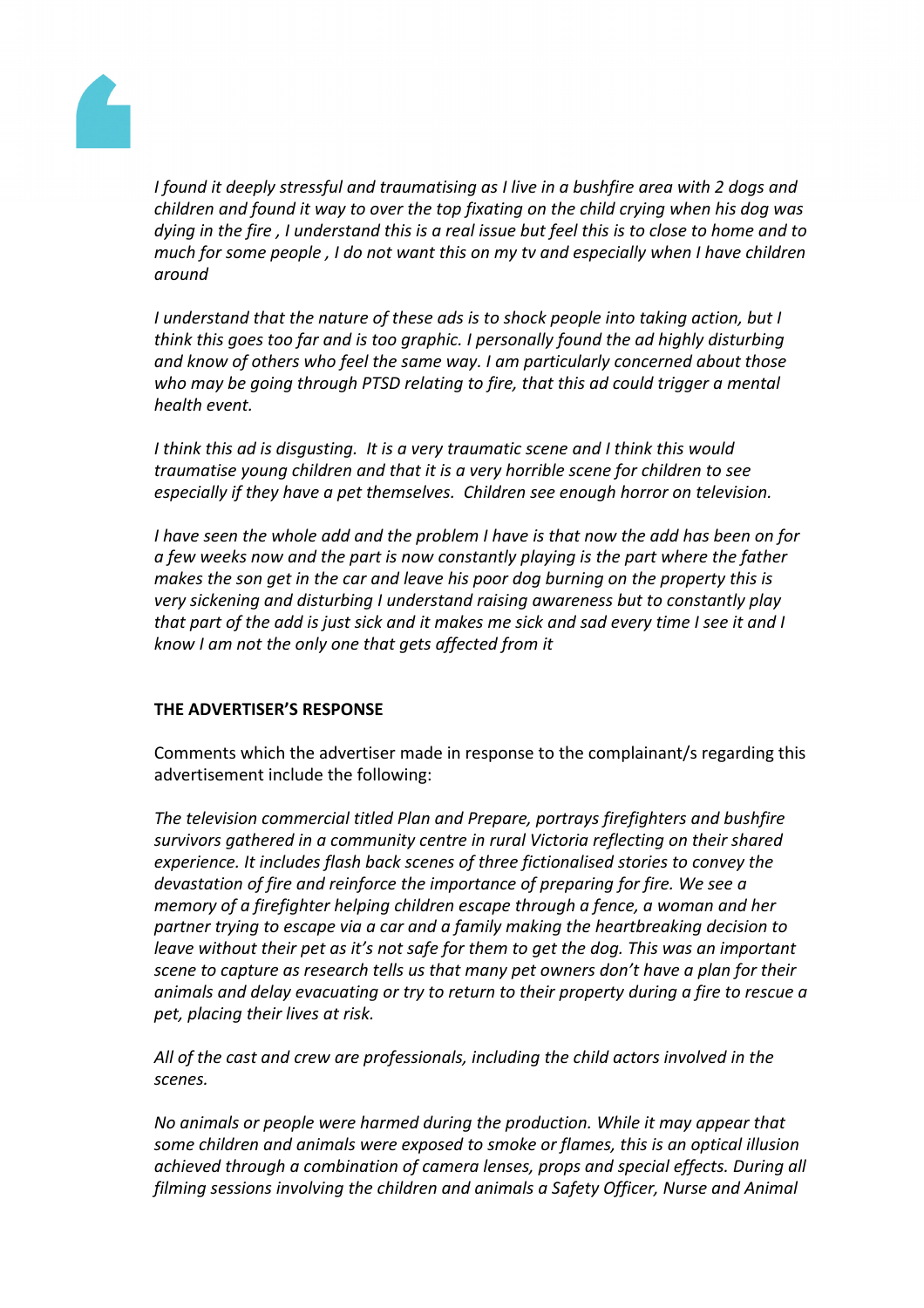

*Trainer were always on the set, in case of emergency. Trained personnel from fire authorities were also present.*

## *Campaign objectives*

*Victoria is one of the most fire-prone areas in the world and living with fire is a reality. Following the events of the devastating 2009 bushfires, the 2009 Victorian Bushfires Royal Commission (VBRC) emphasised the critical role communication plays in ensuring Victorians, particularly those living in high risk fire areas, understand their risk and are well-informed about how to respond to the threat of fire.*

*The annual Victorian Fire Season campaign is a critical public awareness campaign that is designed to help save lives, property and preventable injury caused by fire. The campaign does this by creating awareness of:*

- *• personal and community risk of fire*
- *• planning and preparation activities to mitigate risk*
- *• the dangers of being complacent with respect to fire risk, preparedness and leaving early*
- *• the range of information sources available, and*

*• the actions to take on high risk fire days and during fires, depending on your local risk*

## *Creative rationale*

*Our research found that after an initial increase in preparedness after the devastating 2009 Victorian bushfires, the Victorian community had once again become complacent around their personal fire risk.* 

*This year's Victorian fire campaign needed to address high levels of complacency in the population in relation to planned versus actual actions both prior to and during high fire risk days.* 

*Strategically, we recognised that currently the cost benefit ratio of action is out of balance. We are faced with a situation where the perception of risk is low whilst the perception of effort is high. Data indicates that Victorians rationally accept Bushfire risk exists, however their subconscious cognitive biases mislead these same people into feeling less at risk.*

*This complacency is driven by several biases including:*

*• optimism bias where people believe they are less likely to be impacted by a negative event than others……"it won't happen to me"*

*• gamblers fallacy, they believe that past effects impact the probability of future events…. "there hasn't been a fire around here for years"*

- *• peak end rule, whereby people judge an experience or risk by what happened at the peak and or end of it….. "last season wasn't too bad"*
- *• stereotyping biases, they believe that kind of thing happens to people who are careless… "That happens to people like them, not people like me".*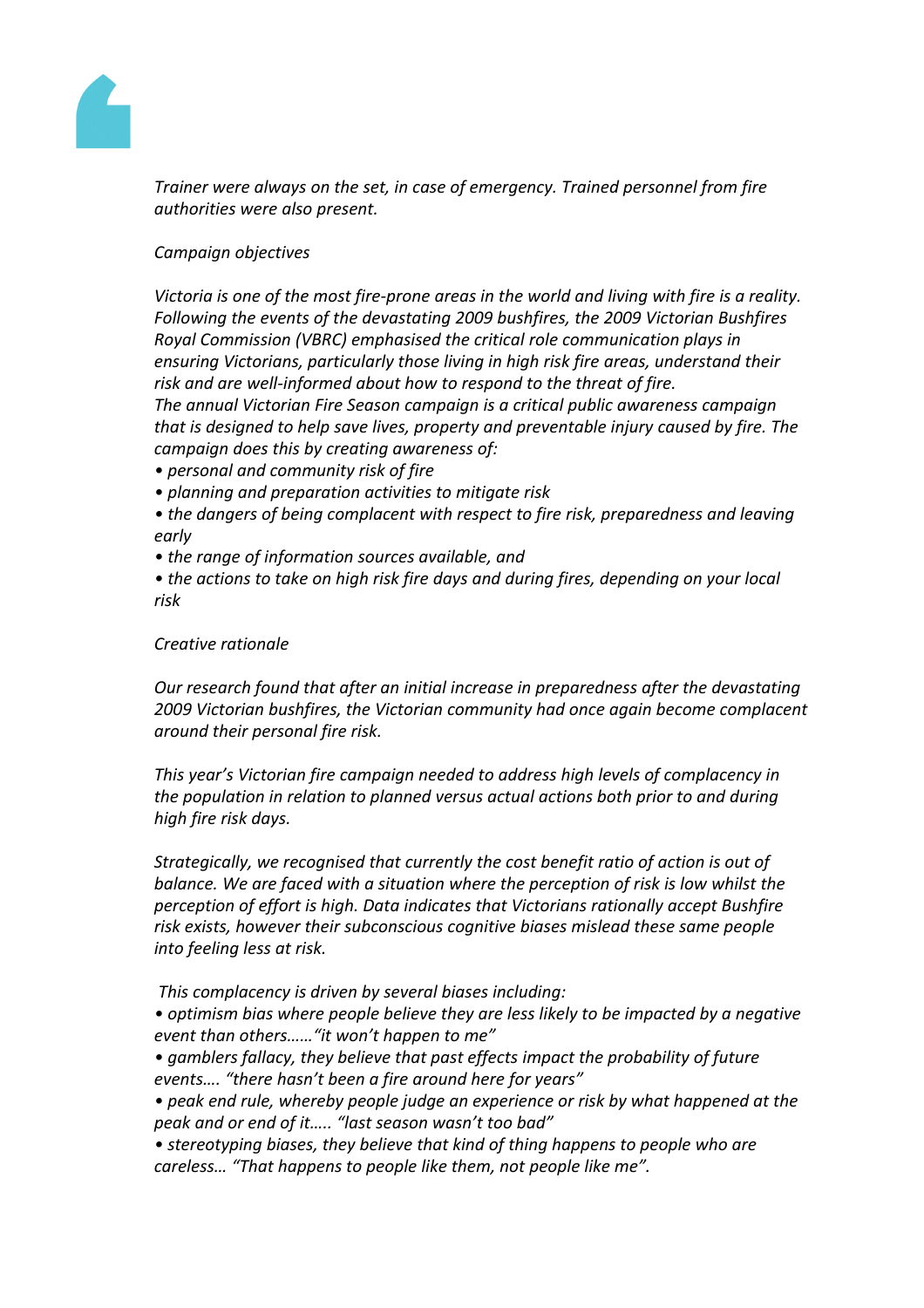

*These same Victorians also think that planning and preparing for bushfire sounds complex – thus put it in the 'too hard' bucket. As a result, too many Victorians are self-exempting and discounting the future and not engaging in the right behaviour to mitigate the real risk from fires.*

*We needed a circuit breaker. Strategically the campaign needed to ensure that we increased people's sense of personal risk. To make people feel at risk, we need to communicate both the severity of risk and susceptibility to risk. In short, we need to make people feel vulnerable.*

*Most people (thankfully) have very little direct experience, thus a low understanding of the true power and destructive horror of bushfire. Our creative strategy was to change people's understanding of bushfire through reframing it. To overcome the subconscious self-exclusion and discounting of risk that is driving complacency and inaction, our creative needed to tell people of the very real, very confronting and therefore emotional and drama fuelled stories, supported by facts, all presented in the context of human vulnerability. Our creative executions are delivered from people who know fire all too well --firefighters and bushfire survivors. They've experienced and seen things that the rest of us haven't - frightening, confronting things that most of us can't even imagine. This is what the TV depicts. It's very deliberate in its construct and content to force them to confront the reality of fire risk and drive the required behavioural change.*

*The campaign architecture ensures that executions include both the reframe with respect to bushfire & the simplification of the tasks and actions to take, but the weighting will significantly change by channel. For example, TV is designed to lead on reframing fire, with digital/social the lead medium for informing and nudging behavioural actions and decreasing the sense of effort required.*

*Consultation and support for communities impacted by bushfire*

*In developing the campaign, we tested campaign materials and messages with people in areas that had experienced a major bush or grassfire in the last two years and spoke with individuals impacted by the devastating 2009 Victorian fires.* 

*We acknowledge that the campaign may impact some people who have experienced fire and consulted with the lead agency for relief and recovery support for people impacted by fires in Victoria, the Department of Health and Human Services (DHHS) prior to launching the campaign. DHHS provided content and resources on preparing mentally for the fire season, which are available via the campaign landing page vic.gov.au/knowfire (note this website is the call to action for advertisement).*

*Before the campaign launched, the department and emergency services agencies issued social media messaging to inform affected communities that a harder-hitting campaign will be launching soon and to provide advice on where to seek support if needed. We will continue to promote the support resources throughout the campaign. The Victorian Government held a high-profile media launch on Sunday 10 November*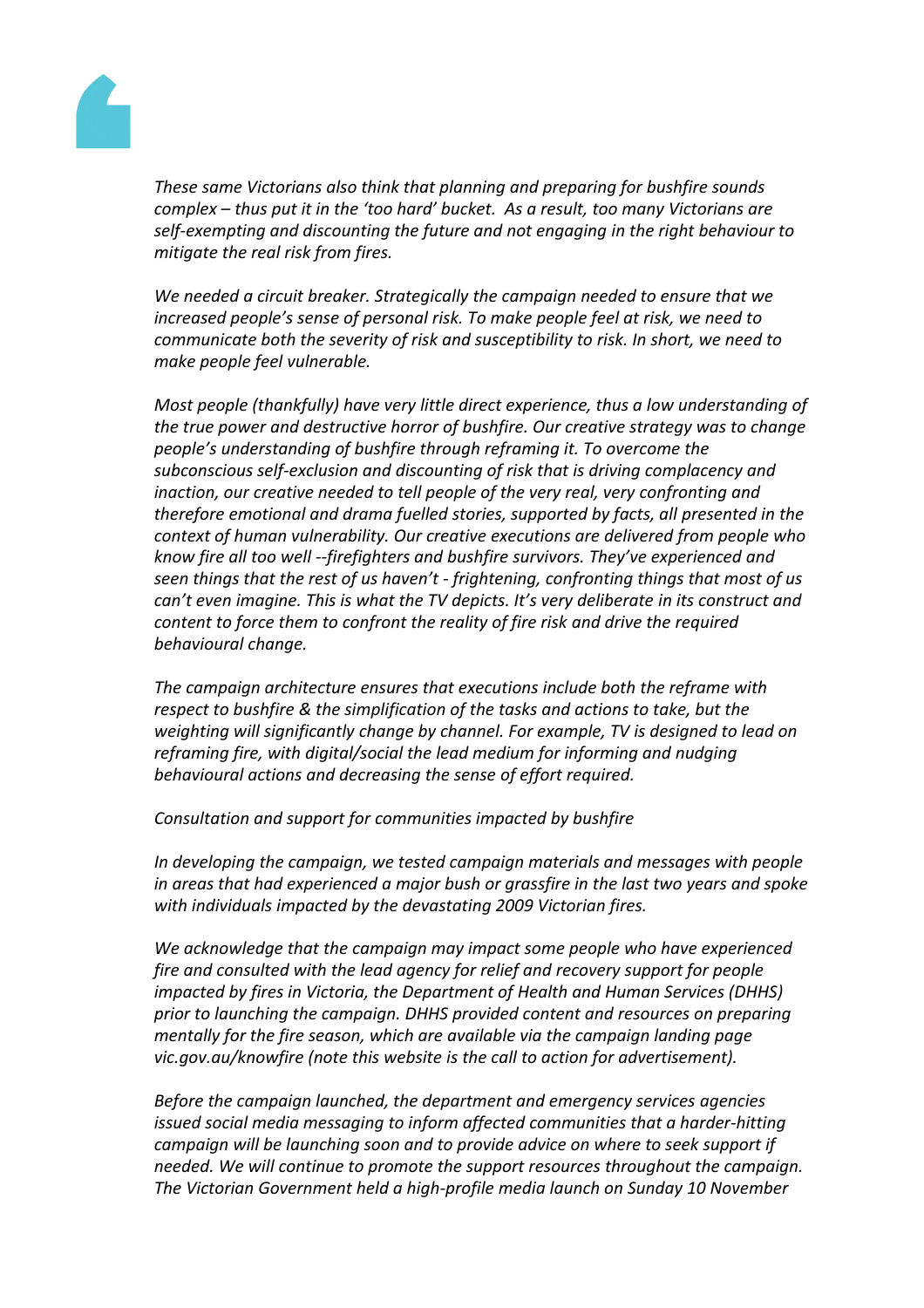

*ahead of the campaign advertisements running on television that evening. The launch included representatives from all fire agencies, as well as bushfire survivors, and received extensive coverage, which outlined the rationale for a harder-hitting campaign and encouraged Victorians to prepare for fire.*

## *Response to Code of Ethics*

#### *• 2.1 - Discrimination or vilification Careful consideration has been taken to not discriminate or vilify any group.*

#### *• 2.2 - Exploitative or degrading*

*Careful consideration has been taken not to exploit or degrade any person or group.*

#### *• 2.3 – Violence*

*As detailed above, we believe the use of graphic and emotive scenes is justifiable as the campaign is a critical public awareness campaign that contributes to the minimisation of avoidable loss of life, property and preventable injury caused by fire. We believe the scenes are not violent in nature as the viewer doesn't see any person or animal get injured as a consequence of the event, and are necessary to convey the devastation of bushfire and cut-through to an audience who is becoming complacent about their fire risk.*

#### *• 2.4 - Sex, sexuality and nudity*

*The advertisement does not depict sexually suggestive or impropriate content.*

#### *• 2.5 – Language*

*The advertisement does not use inappropriate language.*

# *• 2.6 - Health and Safety*

*While the commercial is depicting an emergency situation, careful consideration has been given to adhering to safe practices. For example, the woman driving the vehicle is wearing a seatbelt.*

#### *• 2.7 - Distinguishable as advertising*

*We believe it is clear that this is an advertisement. It includes the Government authorisation, which is standard for all government advertising and public information campaigns.*

#### **THE DETERMINATION**

The Ad Standards Community Panel ("Panel") considered whether this advertisement breaches Section 2 of the AANA Code of Ethics (the "Code").

The Panel considered the complainants' concerns that the advertisement depicts graphic imagery of which is distressing to both adults and children.